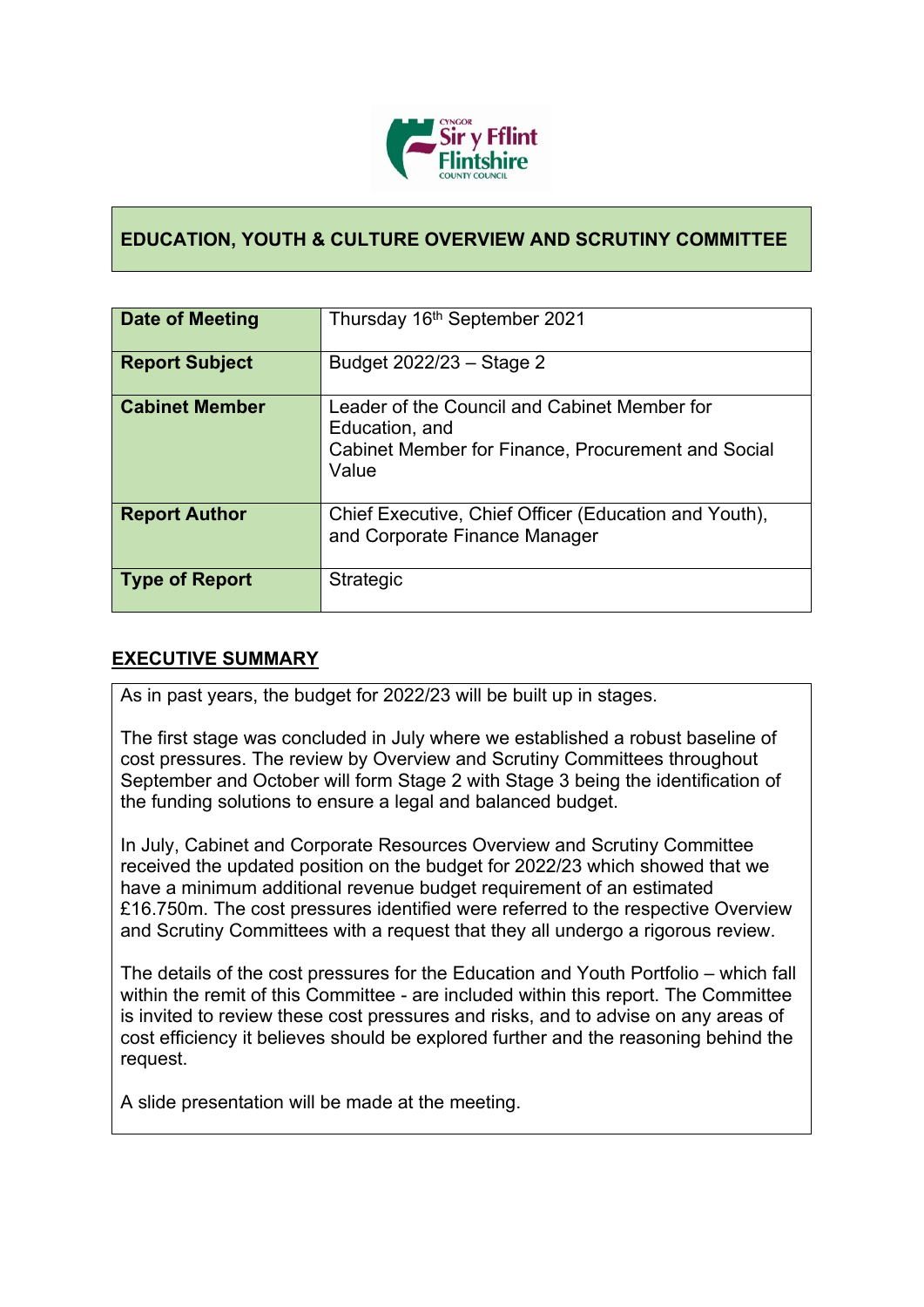| <b>RECOMMENDATIONS</b>                                                                                |
|-------------------------------------------------------------------------------------------------------|
| That the Committee reviews and comments on the Education and Youth<br>Portfolio's cost pressures.     |
| That the Committee advises on any areas of cost efficiency it believes should<br>be explored further. |

# **REPORT DETAILS**

| 1.00 | <b>EXPLAINING THE BUDGET POSITION 2022/23</b>                                                                                                                                                                                                                                                                                                                                                              |       |             |
|------|------------------------------------------------------------------------------------------------------------------------------------------------------------------------------------------------------------------------------------------------------------------------------------------------------------------------------------------------------------------------------------------------------------|-------|-------------|
| 1.01 | The first stage for budget setting was concluded in July where we<br>established a robust baseline of cost pressures. The review by Overview<br>and Scrutiny Committees throughout September and October will form<br>Stage 2 with Stage 3 being the identification of the funding solutions to reach<br>a legal and balanced budget.                                                                      |       |             |
| 1.02 | In July, Cabinet and Corporate Resources Overview and Scrutiny<br>Committee received the updated position on the budget for 2022/23 which<br>showed that we have a minimum additional revenue budget requirement of<br>an estimated £16.750m. The cost pressures identified were referred to the<br>respective Overview and Scrutiny Committees with a request that they all<br>undergo a rigorous review. |       |             |
| 1.03 | The purpose of this report is to set out in detail of the cost pressures for the<br>Education and Youth Portfolio that are included within the minimum budget<br>requirement.                                                                                                                                                                                                                              |       |             |
| 1.04 | <b>Education and Youth Portfolio Pressures</b>                                                                                                                                                                                                                                                                                                                                                             |       |             |
|      | These are set out in the paragraphs which follow.                                                                                                                                                                                                                                                                                                                                                          |       |             |
| 1.05 | <b>Table 1: Education and Youth Portfolio Pressures</b>                                                                                                                                                                                                                                                                                                                                                    |       |             |
|      | <b>Pressure Title</b>                                                                                                                                                                                                                                                                                                                                                                                      | £m    | <b>Note</b> |
|      |                                                                                                                                                                                                                                                                                                                                                                                                            |       |             |
|      | <b>Prior Year Decision/Approval</b>                                                                                                                                                                                                                                                                                                                                                                        |       |             |
|      | Pupil Referral Unit (PRU) revenue costs                                                                                                                                                                                                                                                                                                                                                                    | 0.019 | 1           |
|      | Legislative/Unavoidable Indexation<br><b>Pressures</b>                                                                                                                                                                                                                                                                                                                                                     |       |             |
|      | <b>GwE</b> - Contribution increase                                                                                                                                                                                                                                                                                                                                                                         | 0.015 | 2           |
|      |                                                                                                                                                                                                                                                                                                                                                                                                            |       |             |
|      | <b>Strategic Decisions</b><br><b>Additional Learning Needs (ALN) -</b>                                                                                                                                                                                                                                                                                                                                     | 0.200 | 3           |
|      | Reforms                                                                                                                                                                                                                                                                                                                                                                                                    |       |             |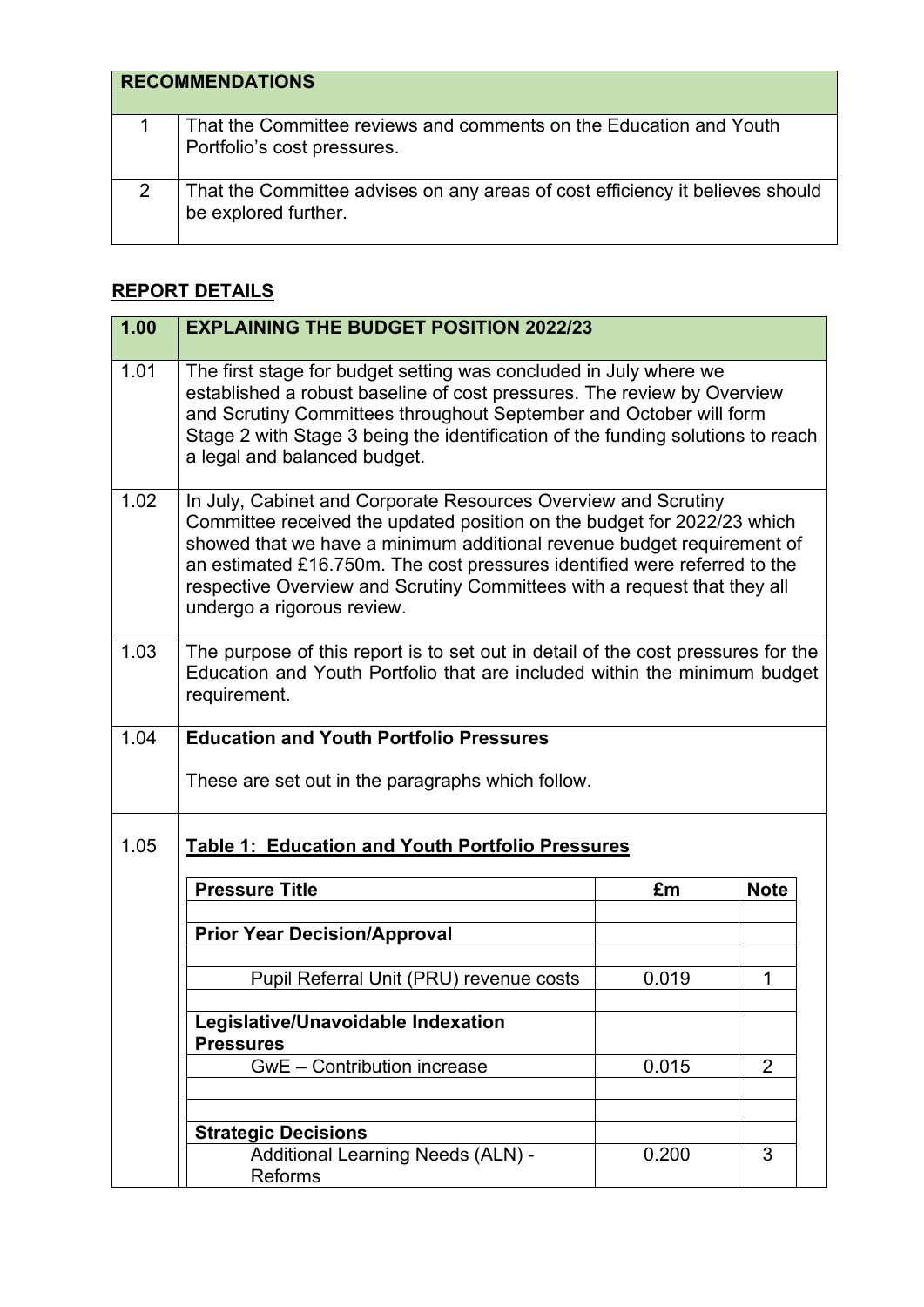| 0.243 |    |
|-------|----|
| 0.154 | 5  |
| 0.087 | ิค |
|       |    |
| 0.124 |    |
| 0.243 | 8  |
| 0.050 | 9  |
|       |    |
|       |    |
|       |    |
| 0.063 | 10 |
| 0.063 | 11 |
| 0.039 | 12 |
|       |    |

1. Revenue costs at Pupil Referral Unit (PRU) – The new building at Plas Derwen PRU is due to be completed this month part way through the 2021/22 financial year. The pressure relates to the full year additional costs of running the new building payable in 2022/23.

2. Contribution increase for GwE - An increase in the annual contribution to GwE the regional school improvement and effectiveness service supporting schools across north Wales.

3. Additional Learning Needs (ALN) reforms. The pressure is based on the Additional Learning Needs & Education Tribunal Act 2018 (ALNET) and a revised operational Code to accompany it due to be implemented in 2021/22. New systems will need to run in parallel with the existing legislation for a period of 3 years. All existing legal documents (Statements of Special Education Need) must be converted to Individual Development Plans (IDPs) within specified timescales. The Council has 853 Statements of SEN to convert to IDPs. To achieve this additional capacity will be needed across the Inclusion Service and in Schools.

The pressure shown is for;

- A statutory Additional Learning Needs Lead Officer (ALNLO),
- An additional Education Psychologist to respond to the extension of statutory duties,
- An additional post to write IDPs for looked after children from Flintshire. The operational Code allocates responsibility for the writing of all IDPs for looked after children to the home authority, irrespective of where the child resides. Currently Statements of SEN are written by the local authority team in which the looked after child resides.
- 2 additional sensory support team members to cover the preschool and Post 16 requirements brought about by the Act; this is a regional service and the Council will need to fund a third of this total cost.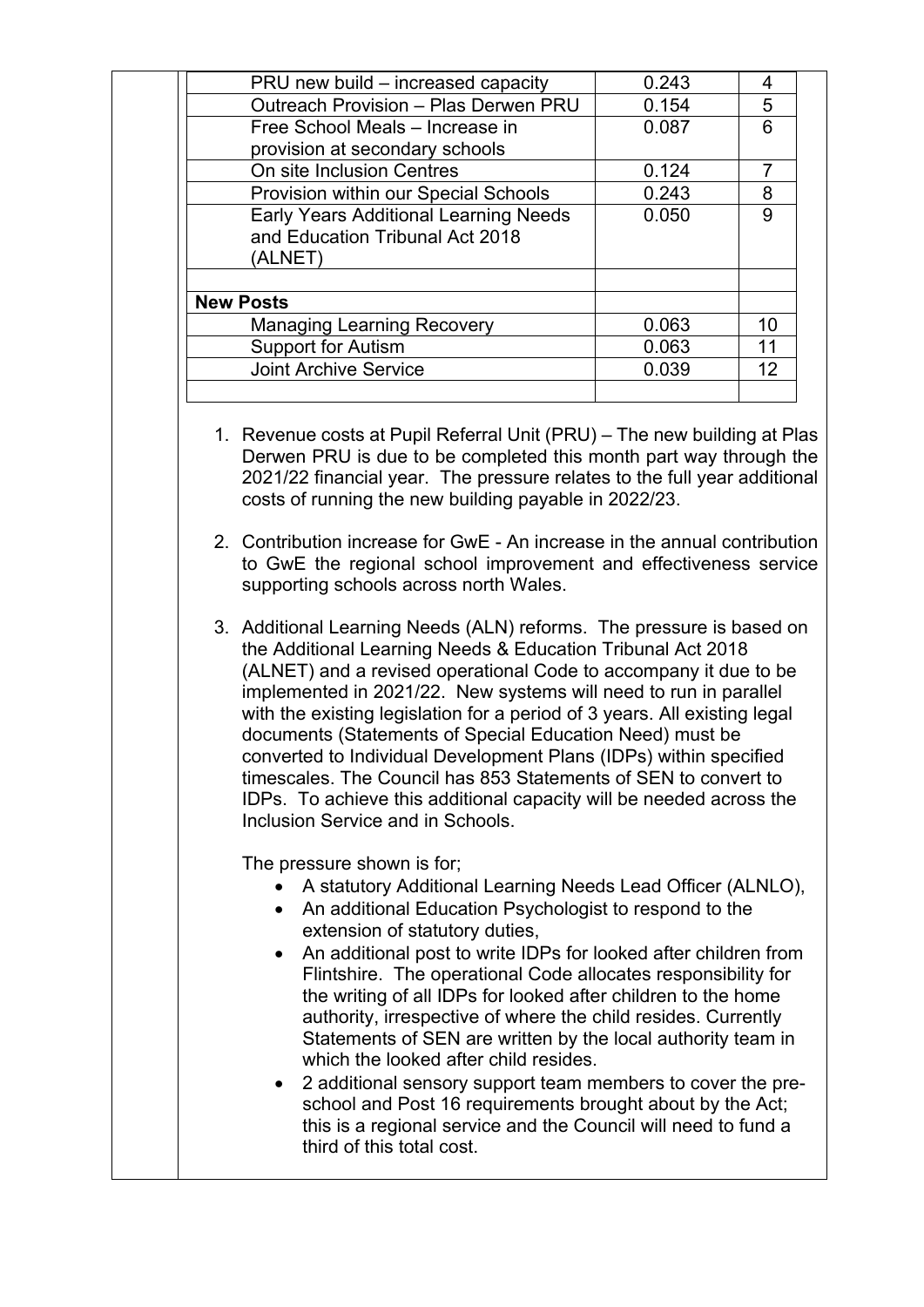The pressure shown in Table 1 is the minimum additional pressure the new reforms are anticipated to cost the Inclusion Service alone. It is anticipated that schools will also incur additional costs as a result of the reforms due to the additional responsibilities placed by ALNET on the Additional Learning Needs Co-ordinator in particular along with other relevant staff. Whilst difficult to calculate with any certainty due to the way different schools will choose to manage the additional workload, a high level estimate of £0.300m has been assumed.

- 4. Increased capacity at Plas Derwen PRU. The new building is due to be completed this month, and has been designed to increase the capacity by an additional 25 places. The budget pressure relates to the costs of additional employees and resources required to support the increased number of pupils on roll.
- 5. Outreach provision at Plas Derwen PRU. Early intervention is known to be successful in supporting children with a range of additional learning needs to maintain their placements in mainstream schools. Across Flintshire, there is increasing levels of disengagement and exclusion particularly at secondary level, however there is increasing evidence of pupils struggling within the primary sector. Early intervention is a current initiative delivered through Plas Derwen PRU where capacity allows but provision is limited. The focus is to maintain the placements within the school by offering coaching and guidance to staff regarding the development of nurturing approaches. Additional capacity within the service is required to support an effective roll out of a more flexible and responsive model.
- 6. Free school meals an increase in provision at secondary school age. The current free school meal allowance for all sectors is £2.35 per day. This is just enough at Secondary to buy a sandwich, a piece of fruit and a bottle of water or a meal deal but feedback via the Children's Services Forum indicates that this is insufficient e.g. does not allow for breakfast or mid-morning snack. During the national lockdowns and school holidays Welsh Government are paying £2.90 for free school meals based on ranges of £2.30 to £2.90 being paid across Wales. Flintshire at £2.35 is at the lower end of this scale. Linked with the theme of reducing child poverty within the Council Plan, the proposal is to increase the amount a pupil receives to £2.75, to ensure they have enough for a nutritious lunch and snack to sustain their concentration throughout the school day.
- 7. On site Inclusion Centres. Directly linked to our response to the Estyn inspection recommendation to reduce exclusion and increase attendance at schools, the proposal is to pilot inclusion centres focusing on nurture training on 3 school sites in the first year and gradually increasing the provision.
- 8. Provision at our Special Schools. A review has been undertaken of the specialist provision for Flintshire children and young people. This has identified gaps in our current provision which is impacting on our level of commissioning out of county. Work is underway to map out the options in response to the shortfall of provision, with an extension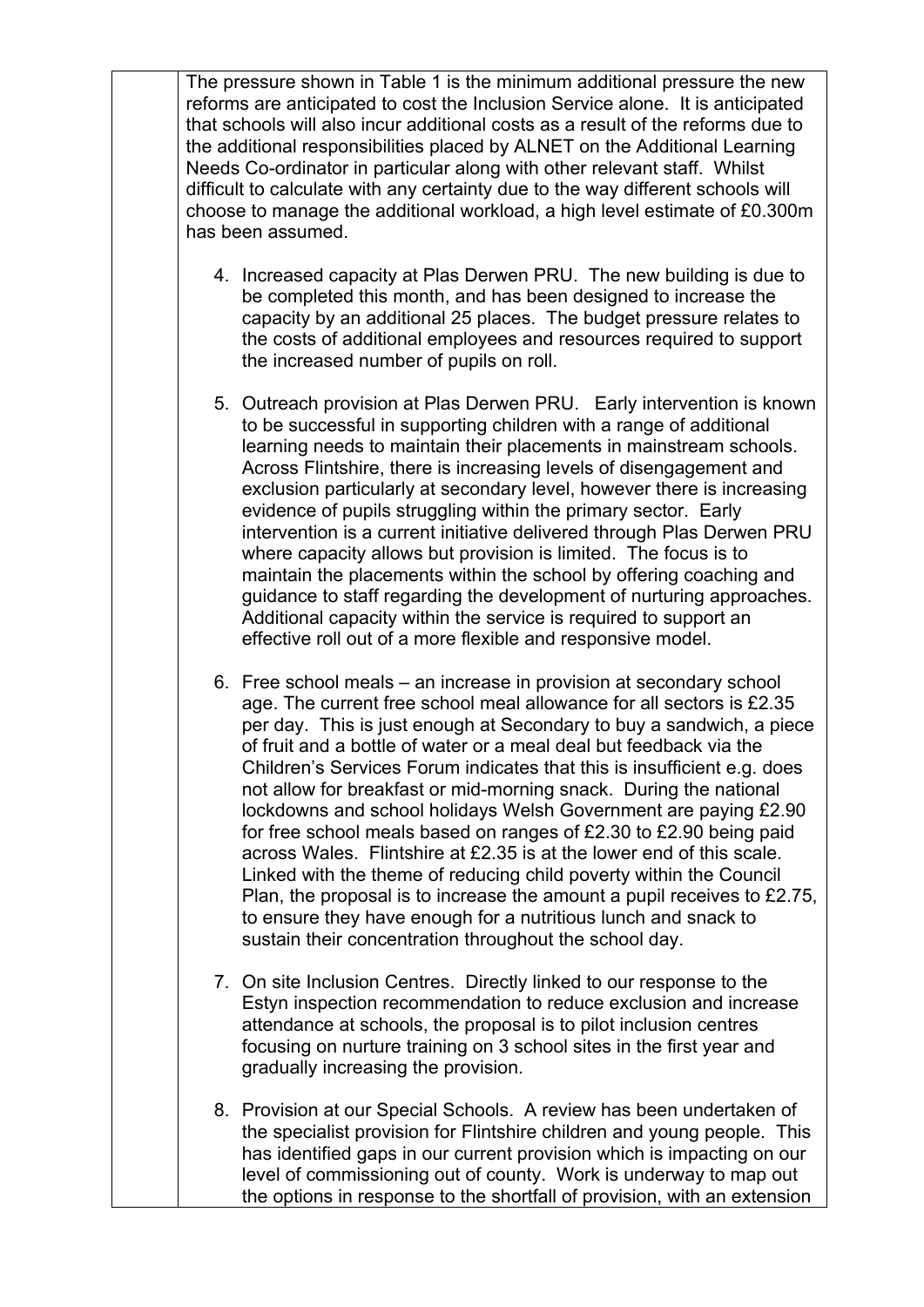of existing provision in our special schools being anticipated, along with new facilities including provision for pupils with moderate learning difficulties, specialist KS5 vocational provision, secondary nurture centres, autism specific provision and residential provision. A feasibility study is underway to form the bid for a capital scheme, this will confirm associated revenue costs. Given the pressing need for provision in our specialist schools, consideration will be given to the early completion of elements of the projects and this request reflects a high level estimate of the anticipated revenue costs needed to support this. 9. Estimated costs of ALNET for Early Years sector. The Act extends the statutory responsibilities of the Council to provide additional learning provision for children and young people from 0 to 25 and include a range of 'educational' settings including those for pre-school children and further education establishments; the current requirements cover statutory school age up to the age of 19 for young people who remain in a school. The Council currently uses a range of grant funding to support pre-school children with additional needs. Given the broadening of the remit to include a wider range of settings, it is anticipated that additional funding will be required to meet the cost of this additional provision which may not be covered in the terms and conditions of the grants currently available. 10.Managing Learning Recovery. A new post reporting to the Senior Manager for School Improvement to facilitate strategic capacity, to focus on managing learning recovery post pandemic. The challenges of the last eighteen months have demonstrated how much schools are dependent on the Council's core portfolio officers to provide advice and support. It highlighted that there was insufficient operational capacity in the School Improvement Service to be able to manage these demands from early years / primary / secondary / post 16 and adult learning. Estyn's recent summary report on findings from their national thematic reviews draws together the key actions for local authorities moving forward. These include the recommendation that *Welsh Government work with regional consortia, local authorities, and other partners and providers to create opportunities to take stock and evaluate the impact of policies and practices developed since the start of the pandemic to inform future ways of working and curriculum design*. Other key findings include *identifying in strategic planning actions on developing authority-wide initiatives to support schools to be effective community schools*, along with *strengthening crossdirectorate working to plan ways of locating a range of services in schools*  See also paragraph 1.08 for further background on the need to increase the organisations capacity. 11.Support for Autism. The number of children and young people with Autistic Spectrum Disorders continues to increase. The Inclusion

Services has a shortage in expertise to be able to provide advice and

support to schools. Additional dedicated capacity needs to be increased in this area to avoid school placements breaking down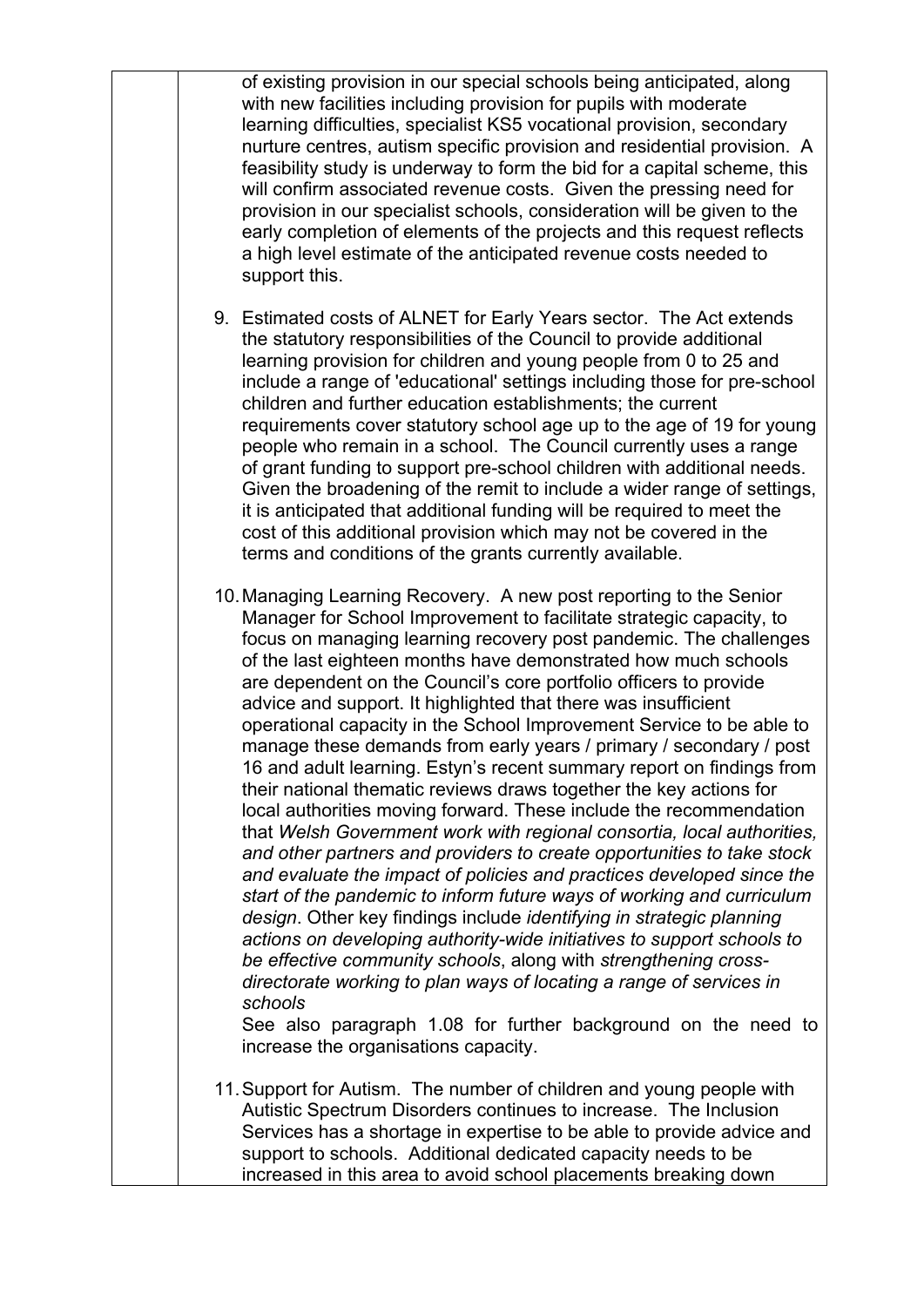which can add lead to the young person needing to be educated out of county. 12.Joint Archive Service. The Council's share of the costs of the Service Manager employed by Denbighshire but who manages the newly formed joint service between Flintshire and Denbighshire – North East Wales Archives. This additional management capacity is an essential part of the transition into a single service which will bring resilience to this statutory service and also in the development of financial bids to support new capital investment for a purpose-built archive building that will be for both counties. 1.06 **Table 2: Pressures relating to the Schools Budget Pressure Title £m Note National Funding Requirement**  NJC Pay Award at April 2021 – estimated full year impact in 2022/23  $0.160$  | 1 Teachers Pay Award at Sept 2021 – estimated full year impact in 2022/23  $1.282$  2 NJC Pay Award at April 2022 – estimated full year impact in 2022/23  $0.455$  3 Teachers Pay Award at Sept 2022 – estimated part year impact from Sept 22 – March 23  $0.432 \qquad \qquad \begin{array}{|c|c|} \hline 4.432 \qquad \qquad \end{array}$ **Strategic Decisions** Investment in Delegated School Budgets | 1.000 | 5 ALN - Schools **0.422** 6 1. NJC Pay Award at April 2021. An estimate of the costs of the in year NJC pay award from April 2021 for schools. This will have a full year effect on the 2022/23 financial year. This is still subject to negotiation and an increased offer has been made since the calculation of this pressure (from 1.5% to 1.75%). The pressure has been reduced by provision already made in the 2021/22 budget for posts under £24,000. 2. Teachers Pay Award at Sept 2021. An estimate of the costs of the in year Teachers pay award from September 2021 for schools which has been agreed at 1.75%. This will have a full year effect on the 2022/23 financial year as no provision was made in the 2021/22 budget. 3. NJC Pay Award at April 2022. An estimate of the costs of the April 2022 NJC pay award for schools calculated at 1%. This will have a full year effect on the 2022/23 financial year.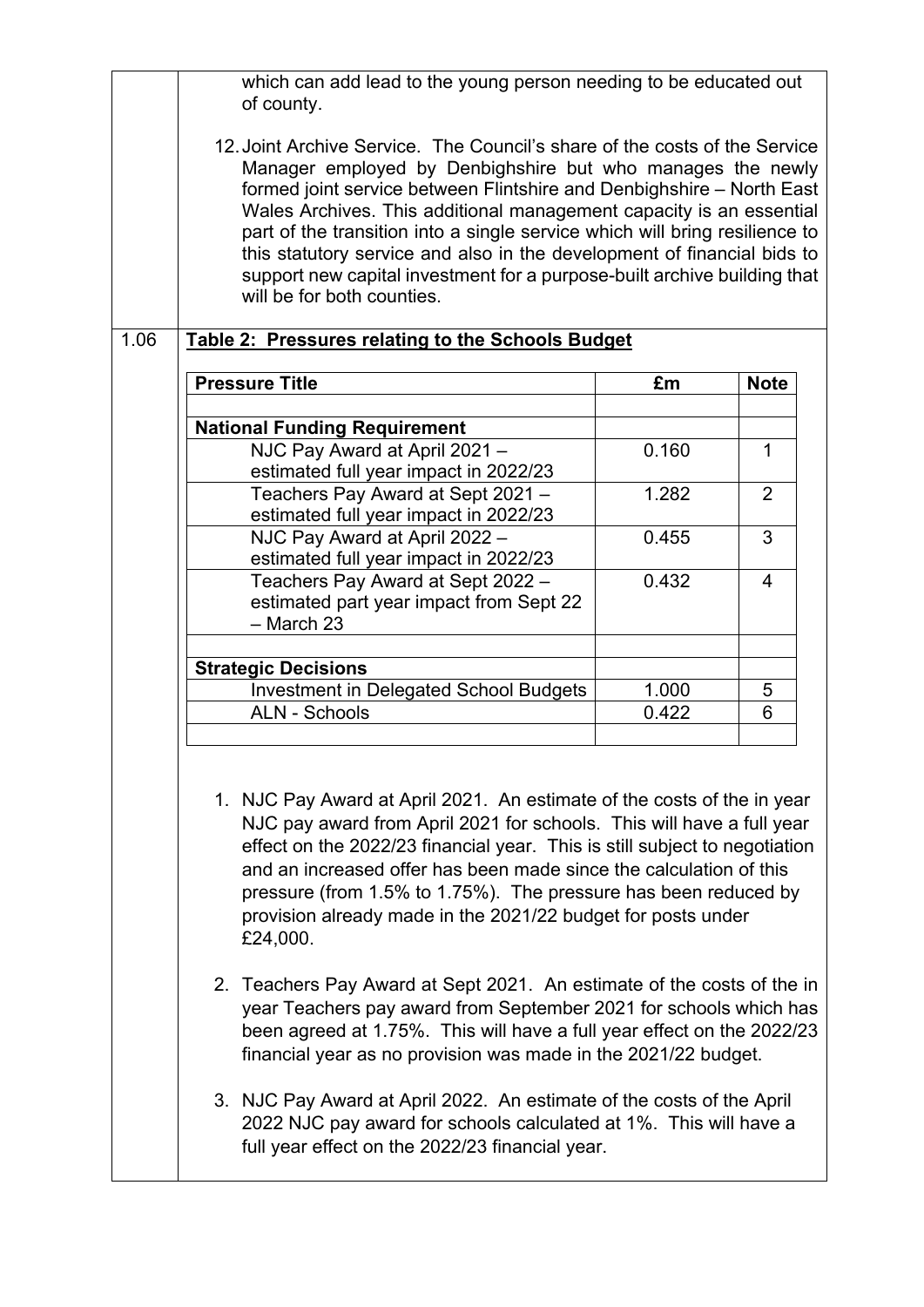|      |                  | 4. Teachers Pay Award at Sept 2022. An estimate of the costs of the<br>September 2022 pay award for teachers calculated at 1%. This will<br>have a part year effect on the 2022/23 financial year from September<br>2022 to March 2023.                                                                                                                                                                                                                                                                                                                                                                                                                                                                                                                                                                                                                                                                                                                                                                                                                                                                                          |             |  |
|------|------------------|----------------------------------------------------------------------------------------------------------------------------------------------------------------------------------------------------------------------------------------------------------------------------------------------------------------------------------------------------------------------------------------------------------------------------------------------------------------------------------------------------------------------------------------------------------------------------------------------------------------------------------------------------------------------------------------------------------------------------------------------------------------------------------------------------------------------------------------------------------------------------------------------------------------------------------------------------------------------------------------------------------------------------------------------------------------------------------------------------------------------------------|-------------|--|
|      |                  | 5. Investment in Delegated Schools Budgets. A pressure that<br>continues from the 2021/22 budget setting process where funding in<br>secondary schools is gradually being increased as resources allow.<br>This is linked to our response to the Estyn inspection<br>recommendation to manage the reduction in school budget deficits<br>more effectively.                                                                                                                                                                                                                                                                                                                                                                                                                                                                                                                                                                                                                                                                                                                                                                       |             |  |
|      |                  | 6. Additional Learning Needs 1:1 support budget. The budget is<br>delegated to schools but managed by the Inclusion service within an<br>agreed protocol with schools. Schools apply for individual pupil<br>support which is considered by a multi-disciplinary panel. The level of<br>support is recommended by the panel and categorised into 3 bands<br>of increasing need, thus ensuring consistency of support to learners<br>across sectors. Both secondary and primary ALN individual pupil<br>budgets are under significant pressure with demand in excess of<br>resource. This results in the funding that schools receive being<br>scaled down and not effectively covering the costs of the provision<br>that they legally have to put in place (provision is outlined within a<br>child's Statement of SEN which schools have a statutory duty to<br>deliver). The pressure submitted is in line with the current overspend<br>however demand is expected to increase as a result of the pandemic<br>and has been reflected in the significant increase in requests for<br>statutory assessment received this year. |             |  |
| 1.07 |                  | <b>Table 3: Summary of Pressures</b>                                                                                                                                                                                                                                                                                                                                                                                                                                                                                                                                                                                                                                                                                                                                                                                                                                                                                                                                                                                                                                                                                             |             |  |
|      | <b>Portfolio</b> |                                                                                                                                                                                                                                                                                                                                                                                                                                                                                                                                                                                                                                                                                                                                                                                                                                                                                                                                                                                                                                                                                                                                  | Low<br>(£m) |  |
|      |                  | <b>Education &amp; Youth</b>                                                                                                                                                                                                                                                                                                                                                                                                                                                                                                                                                                                                                                                                                                                                                                                                                                                                                                                                                                                                                                                                                                     | 1.300       |  |
|      | <b>Schools</b>   |                                                                                                                                                                                                                                                                                                                                                                                                                                                                                                                                                                                                                                                                                                                                                                                                                                                                                                                                                                                                                                                                                                                                  | 3.751       |  |
|      | <b>Total</b>     |                                                                                                                                                                                                                                                                                                                                                                                                                                                                                                                                                                                                                                                                                                                                                                                                                                                                                                                                                                                                                                                                                                                                  | 5.051       |  |
| 1.08 |                  | <b>Organisational Capacity</b>                                                                                                                                                                                                                                                                                                                                                                                                                                                                                                                                                                                                                                                                                                                                                                                                                                                                                                                                                                                                                                                                                                   |             |  |
|      |                  | The capacity of the organisation has been reduced over a number of years,<br>in some areas of service management and operations, due to the need to<br>reduce budget overheads to achieve our efficiency targets. The experience<br>of managing the pandemic and endemic situation over the past 18 months<br>has led to some increases in workload in certain areas, and the Council has<br>set out some priorities which will require additional capacity in the Council<br>Plan and through the leadership of the Council.<br>The Chief Executive and Chief Officer Team have reviewed these capacity<br>needs in depth. We have prioritised a number of requests for additional                                                                                                                                                                                                                                                                                                                                                                                                                                              |             |  |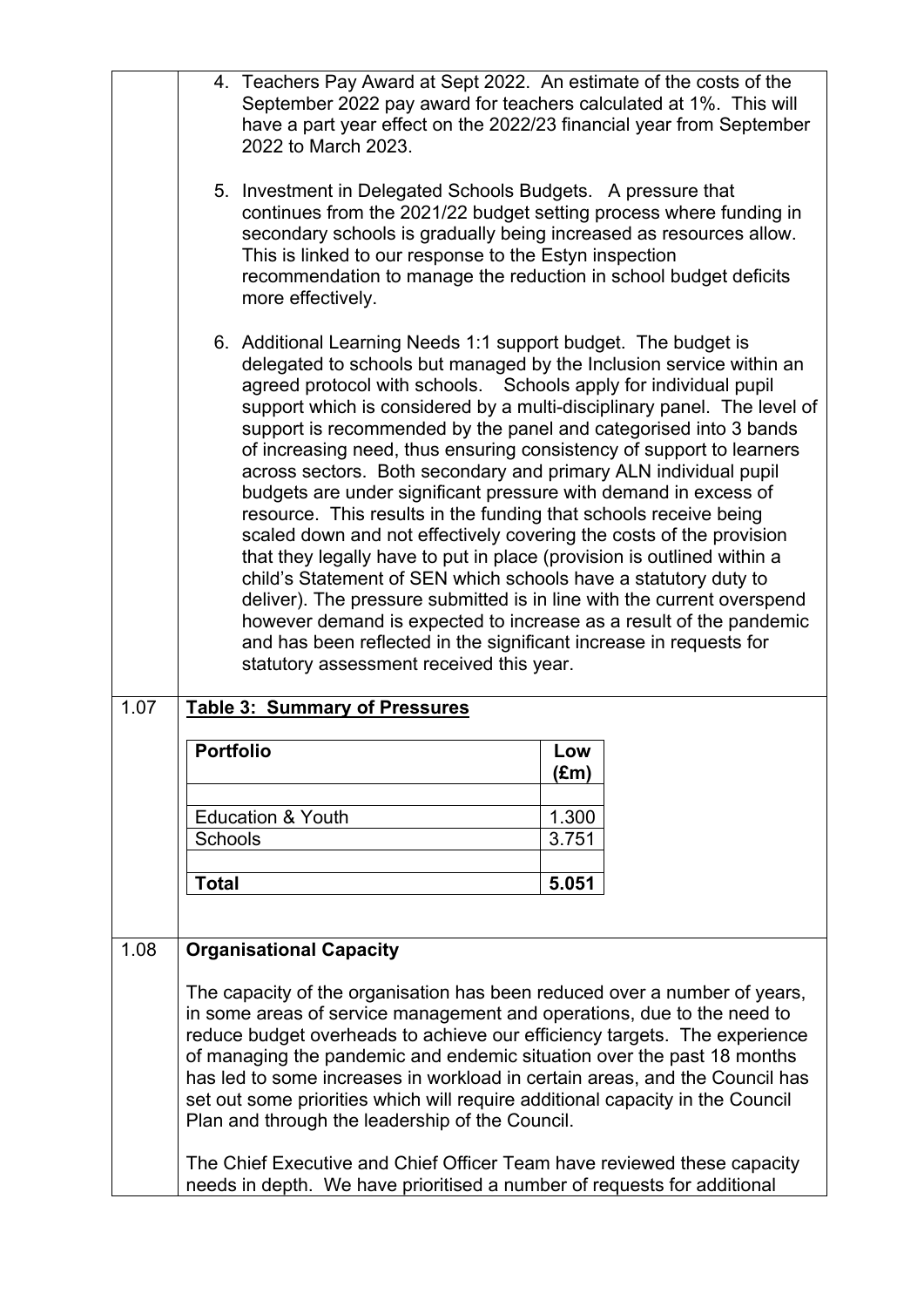posts to supplement operational teams for consideration by the Overview and Scrutiny Committees as potential cost pressures for 2022/23 onwards. These requests are all supported by business cases. Our recommendation to Council will be that these requests are supported in order of priority. The extent to which this list of requests can be funded will depend on the financial "headroom" we will have when we are on the verge of setting the annual budget in the new year.

From amongst this set of requests a small number have been prioritised for accelerated approval within 2021/22 and in advance of the annual budget setting. This accelerated approval will be the subject of a separate report to Cabinet in September.

### 1.09 **Budget Timeline**

An outline of the local budget timeline at this stage is set out in the table below:

### **Table 6: Budget Timeline**

| <b>Date</b>       | Event                                   |
|-------------------|-----------------------------------------|
| September/October | <b>Overview and Scrutiny Committees</b> |
| 20/21 December    | WG Draft Budget/Provisional Settlement  |
| 14 December       | Cabinet                                 |
| 18January         | Cabinet                                 |
| 15 February       | <b>Cabinet and Council</b>              |
| 1 March           | <b>WG Final Budget/Settlement</b>       |

| 2.00 | <b>RESOURCE IMPLICATIONS</b>                                                                                                                                                                                            |
|------|-------------------------------------------------------------------------------------------------------------------------------------------------------------------------------------------------------------------------|
| 2.01 | <b>Revenue:</b> the revenue implications for the 2022/23 budget are set out in<br>the report.                                                                                                                           |
|      | <b>Capital:</b> there are no new implications for the approved capital programme<br>for either the current financial year or for future financial years – the capital<br>programme will be subject to a separate report |

| 3.00         | <b>CONSULTATIONS REQUIRED / CARRIED OUT</b>                                                              |
|--------------|----------------------------------------------------------------------------------------------------------|
| $\vert$ 3.01 | Member and Group Leader Briefings June/July 2021.<br>Corporate Resource Overview and Scrutiny Committee. |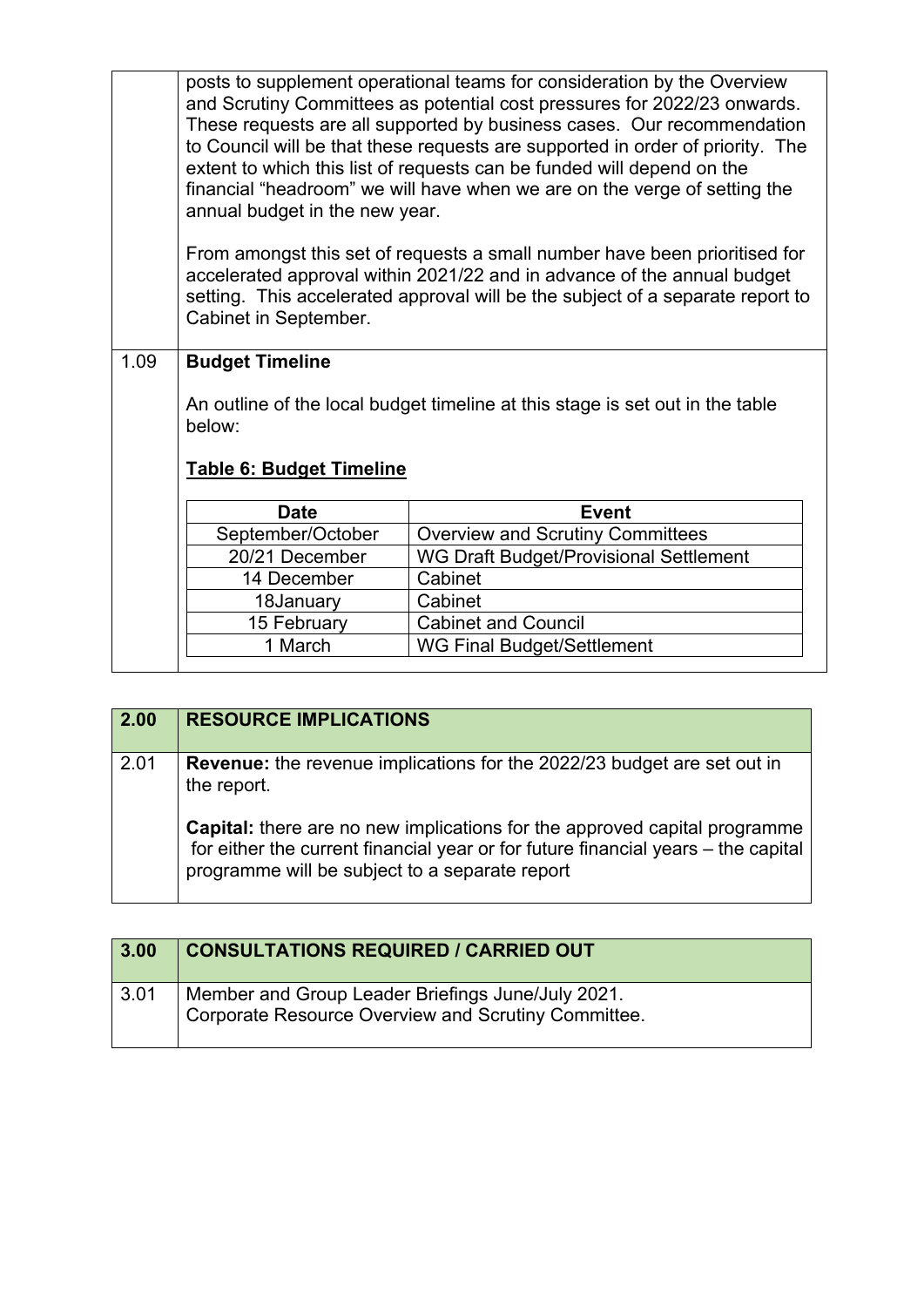| 4.00 | <b>IMPACT ASSESSMENT AND RISK MANAGEMENT</b>                |                                                               |  |
|------|-------------------------------------------------------------|---------------------------------------------------------------|--|
| 4.01 |                                                             | The key risks are set out within the main body of the report. |  |
| 4.02 | Ways of Working (Sustainable Development) Principles Impact |                                                               |  |
|      | Long-term                                                   | No change                                                     |  |
|      | Prevention                                                  | No change                                                     |  |
|      | Integration                                                 | No change                                                     |  |
|      | Collaboration                                               | No change                                                     |  |
|      | Involvement                                                 | No change                                                     |  |
| 4.03 | <b>Well-being Goals Impact</b>                              |                                                               |  |
|      | <b>Prosperous Wales</b>                                     | No impact                                                     |  |
|      | <b>Resilient Wales</b>                                      | No impact                                                     |  |
|      | <b>Healthier Wales</b>                                      | No impact                                                     |  |
|      | More equal Wales                                            | No impact                                                     |  |
|      | <b>Cohesive Wales</b>                                       | No impact                                                     |  |
|      | <b>Vibrant Wales</b>                                        | No impact                                                     |  |
|      | Globally responsible Wales                                  | No impact                                                     |  |
|      |                                                             |                                                               |  |

| 5.00 | <b>APPENDICES</b> |
|------|-------------------|
| 5.01 | No appendices.    |

| 6.00 | <b>LIST OF ACCESSIBLE BACKGROUND DOCUMENTS</b>                                                                                                                                                                                                                                                                                                                    |
|------|-------------------------------------------------------------------------------------------------------------------------------------------------------------------------------------------------------------------------------------------------------------------------------------------------------------------------------------------------------------------|
| 6.01 | MTFS and Budget 2022/23 Cabinet Report 13th July 2021<br>Presentation to Corporate Resources Overview and Scrutiny Committee<br><b>July 2021</b><br>Summary Budget 2022/23 report to Corporate Overview and Scrutiny<br>Committee 16th September 2021.<br>https://www.estyn.gov.wales/thematic-report/summary-findings-our-<br>national-thematic-reviews-20202021 |

| 7.00 | <b>CONTACT OFFICER DETAILS</b>                                                                                                           |
|------|------------------------------------------------------------------------------------------------------------------------------------------|
| 7.01 | <b>Contact Officer:</b> Liz Thomas – Strategic Finance Manager<br>Telephone: 01352 702289<br><b>E-mail:</b> liz.thomas@flintshire.gov.uk |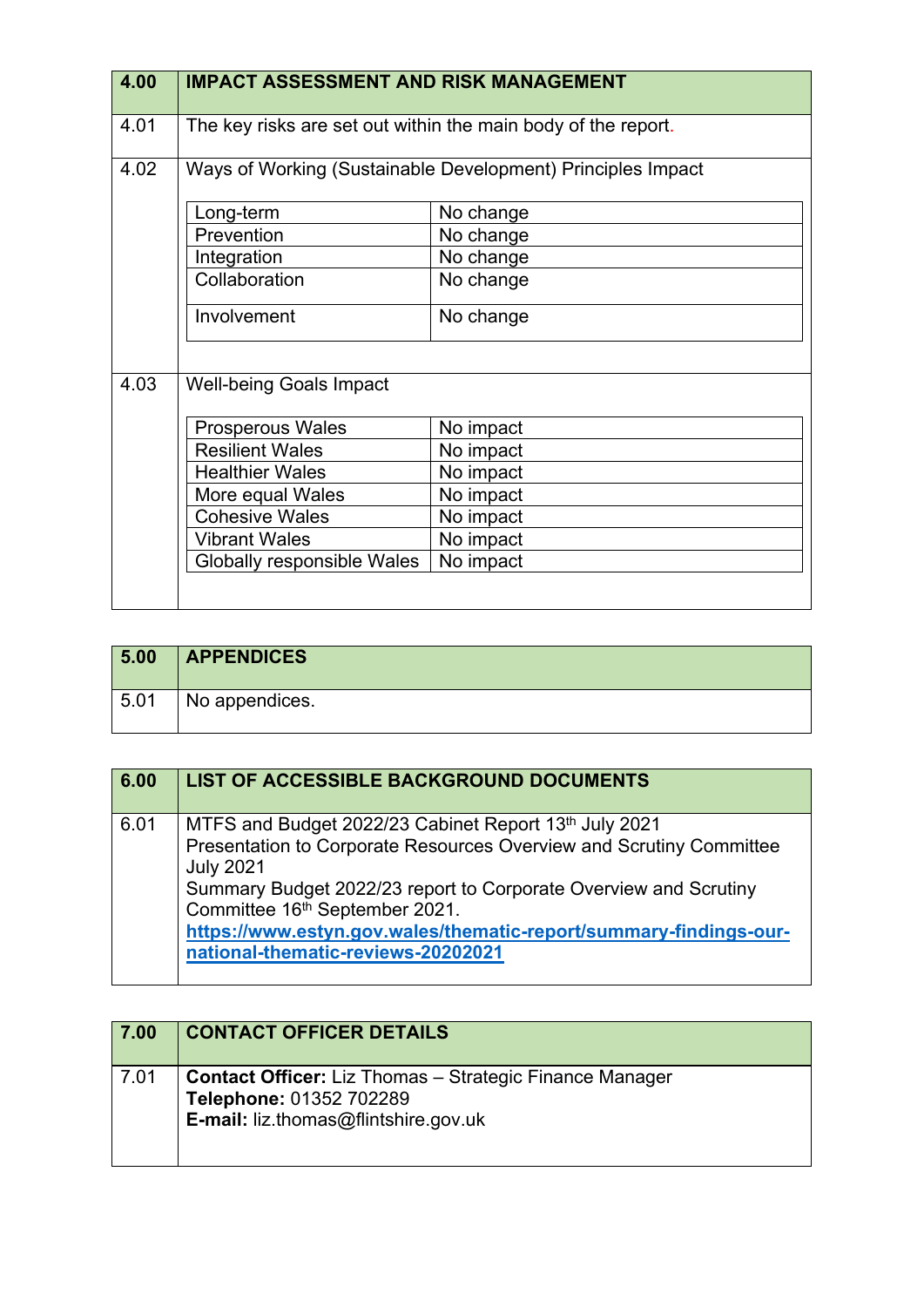| 8.00 | <b>GLOSSARY OF TERMS</b>                                                                                                                                                                                                                                                                                                                                                       |
|------|--------------------------------------------------------------------------------------------------------------------------------------------------------------------------------------------------------------------------------------------------------------------------------------------------------------------------------------------------------------------------------|
| 7.01 | Medium Term Financial Strategy (MTFS): a written strategy which gives<br>a forecast of the financial resources which will be available to a Council for<br>a given period, and sets out plans for how best to deploy those resources<br>to meet its priorities, duties and obligations.                                                                                        |
|      | <b>Revenue:</b> a term used to describe the day to day costs of running Council<br>services and income deriving from those services. It also includes charges<br>for the repayment of debt, including interest, and may include direct<br>financing of capital expenditure.                                                                                                    |
|      | <b>Budget:</b> a statement expressing the Council's policies and service levels<br>in financial terms for a particular financial year. In its broadest sense it<br>includes both the revenue budget and capital programme and any<br>authorised amendments to them.                                                                                                            |
|      | <b>Budget Requirement:</b> The amount of resource required to meet the<br>Councils financial priorities in a financial year.                                                                                                                                                                                                                                                   |
|      | <b>Forecast:</b> An estimate of the level of resource needed in the future based<br>on a set of demands or priorities.                                                                                                                                                                                                                                                         |
|      | <b>Capital:</b> Expenditure on the acquisition of <b>non-current assets</b> or<br>expenditure which extends the useful life of an existing asset.                                                                                                                                                                                                                              |
|      | Revenue Support Grant: the annual amount of money the Council<br>receives from Welsh Government to fund what it does alongside the<br>Council Tax and other income the Council raises locally. Councils can<br>decide how to use this grant across services although their freedom to<br>allocate according to local choice can be limited by guidelines set by<br>Government. |
|      | <b>Specific Grants:</b> An award of funding from a grant provider (e.g. Welsh<br>Government) which must be used for a pre-defined purpose.                                                                                                                                                                                                                                     |
|      | Welsh Local Government Association: the representative body for<br>unitary councils, fire and rescue authorities and national parks authorities<br>in Wales.                                                                                                                                                                                                                   |
|      | <b>Financial Year:</b> the period of 12 months commencing on 1 April.                                                                                                                                                                                                                                                                                                          |
|      | <b>Local Government Funding Formula:</b> The system through which the<br>annual funding needs of each council is assessed at a national level and<br>under which each council's Aggregate External Finance (AEF) is set. The<br>revenue support grant is distributed according to that formula.                                                                                |
|      | Aggregate External Finance (AEF): The support for local revenue<br>spending from the Welsh Government and is made up of formula grant<br>including the revenue support grant and the distributable part of non-<br>domestic rates.                                                                                                                                             |